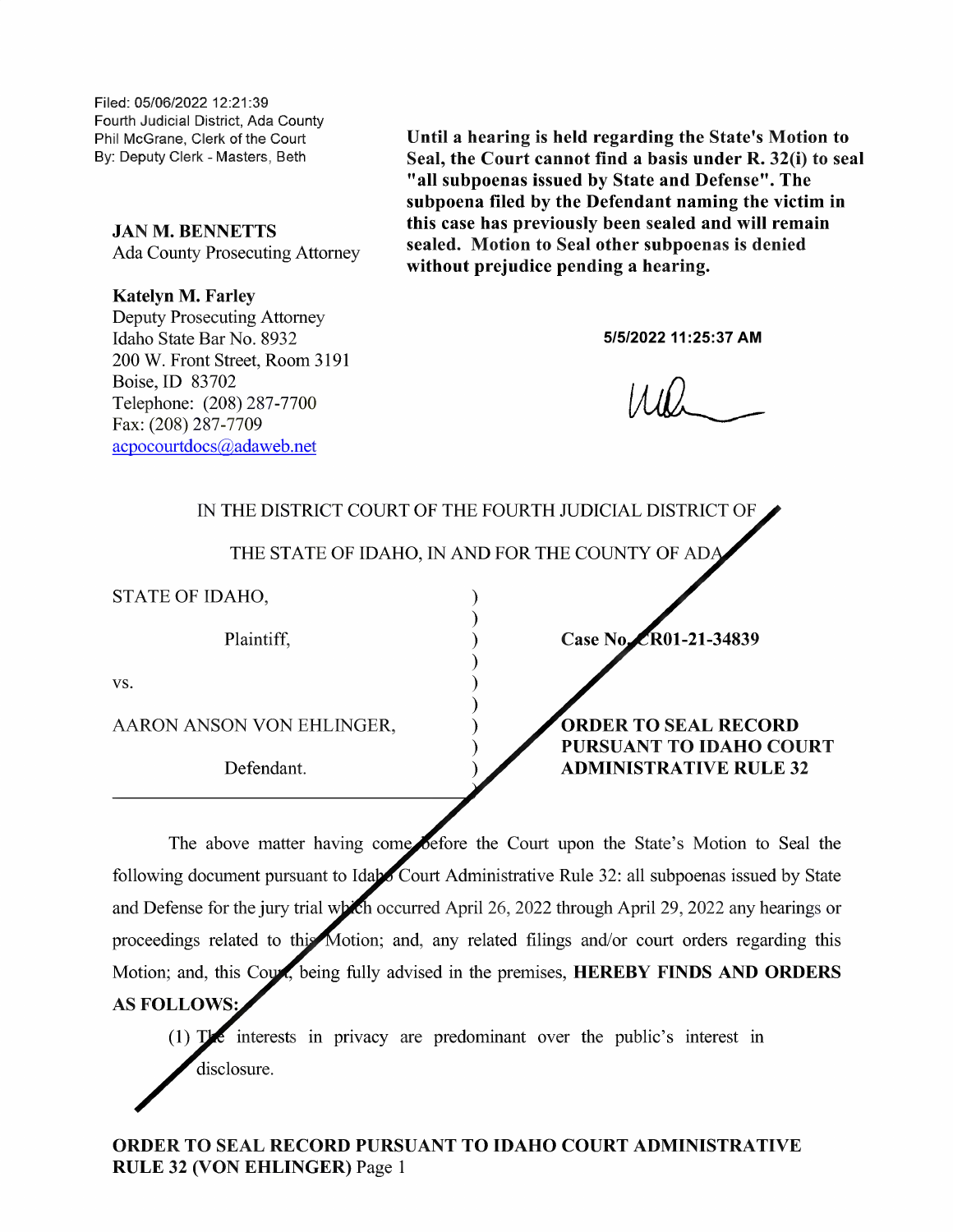- (2) Sealing the documents and proceedings outlined above is the least restrictive measure consistent with the privacy interests at issue and with preserving the integrity of the criminal case.
- (3) That the documents or materials contain highly intimate facts or statements, the publication of which would be highly objectionable to a reasonable person.
- (4) That the documents or materials contain facts or statements that the court finds might be libelous.
- (5) That the documents or materials contain facts or statements, the dissemination or publication of which would reasonably result in economic or financial loss or harm to a person having an interest in the documents or materials, or compromise the security of personnel, records or public property of or used by the judicial department.

**IT IS HEREBY ORDERED AND THIS COURT DOES ORDER** that the following are **sealed** until further order of this Court: all subpoenas issued by State and Defense for the jury trial which occurred April 26, 2022 through April 29, 2022 including attachments thereto; any hearings or proceedings related to this Motion; and, any related filings and/or court orders regarding this Motion.

**DATED** \_\_\_\_\_\_\_\_\_\_\_\_\_\_\_\_\_\_\_\_\_\_\_\_\_

Judge